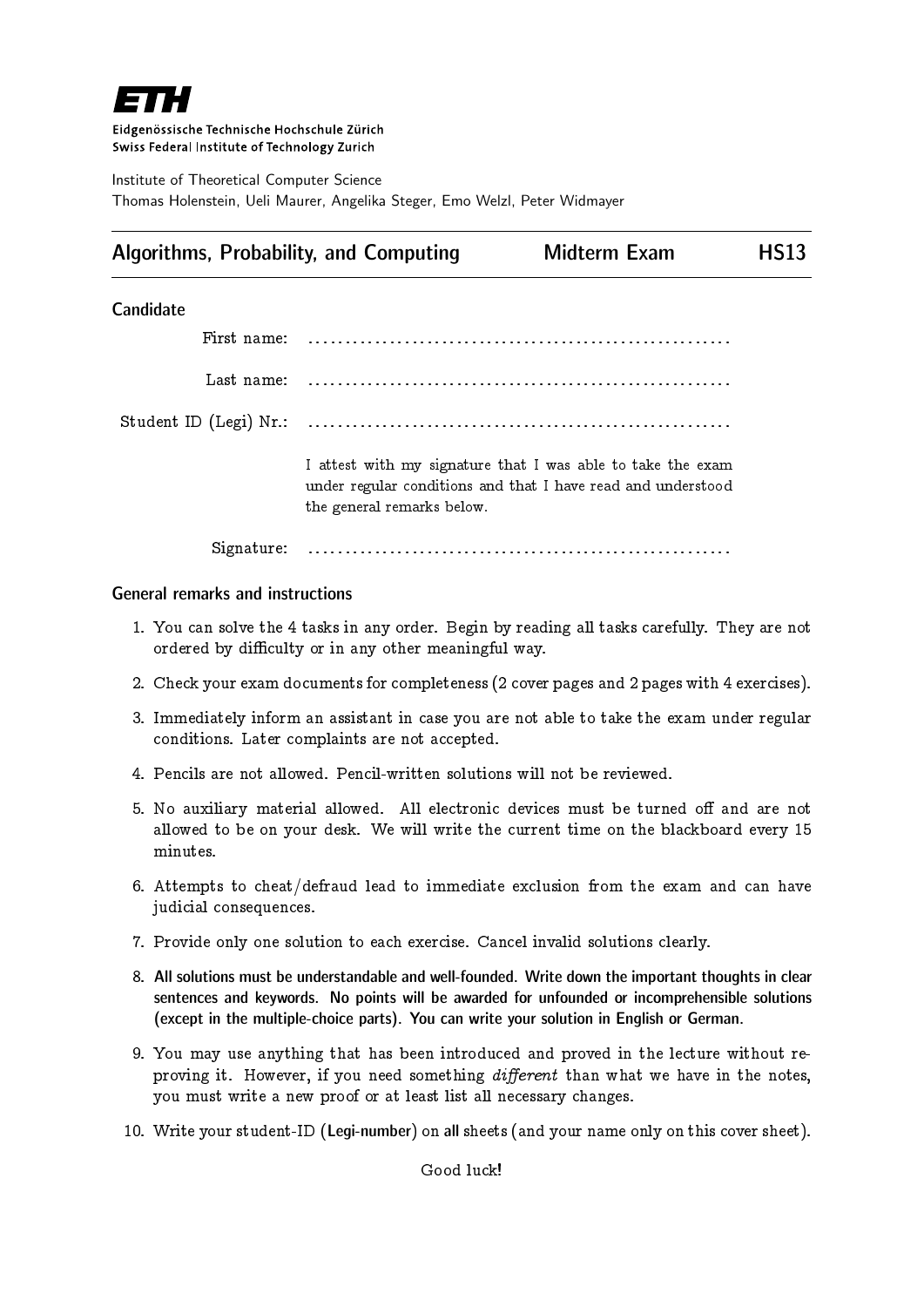|   | achieved points (maximum) | reviewer's signature |
|---|---------------------------|----------------------|
|   | 20                        |                      |
| റ | 30                        |                      |
| 3 | 30                        |                      |
| 4 | 30                        |                      |
|   | 110                       |                      |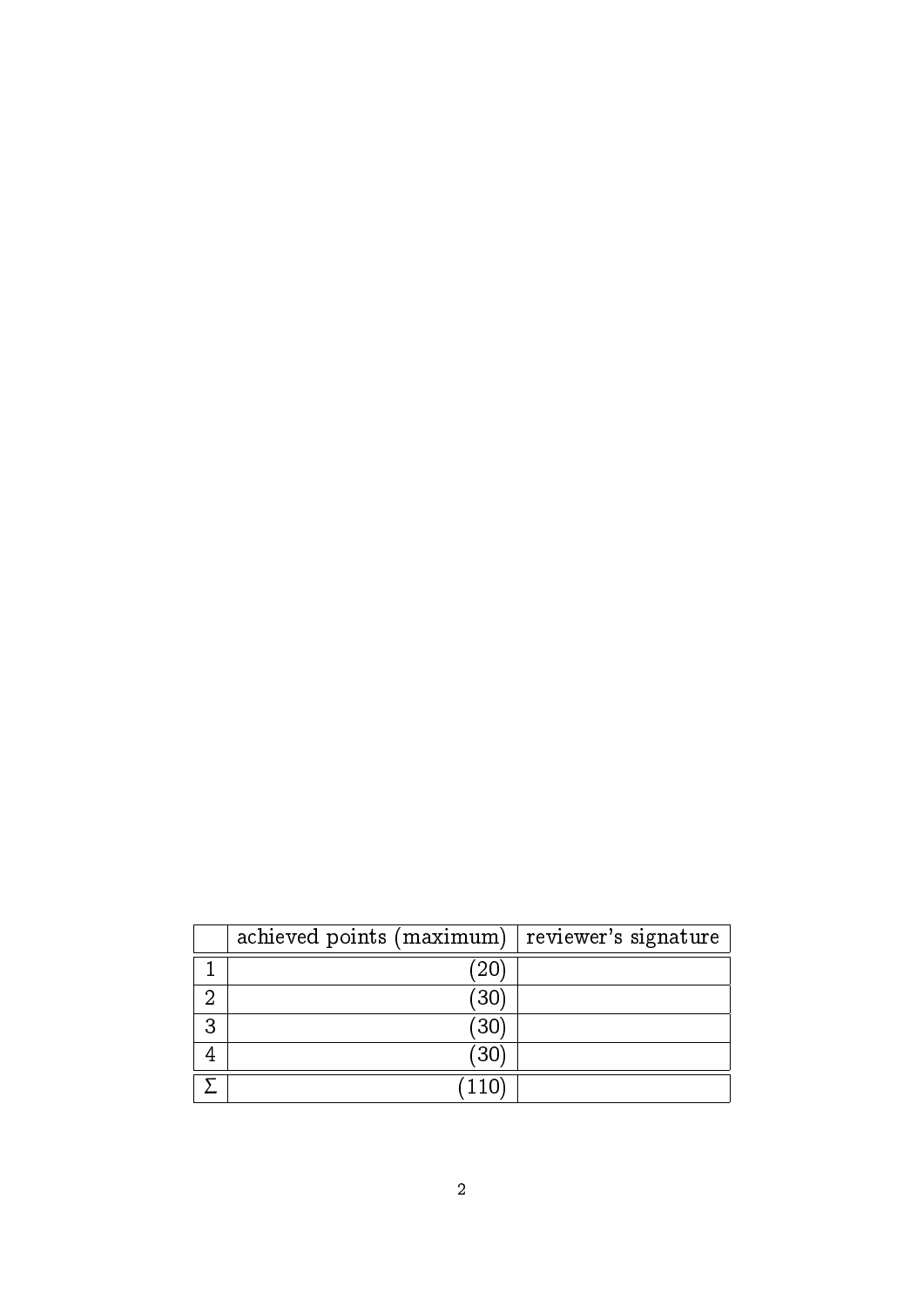### Exercise 1: Multiple Choice (20 points)

Consider the following 4 claims and mark the corresponding boxes. Grading: 2 points for a correct marking without a correct justification, 5 points for a correct marking with a correct short justication, and -2 points for a wrongly marked box (you will receive non-negative total points for the exercise in any case).

(a) Let  $\mathsf{T}_\mathfrak{n}$  be the unique tree in  ${\mathcal B}_{[\mathfrak{n}]}$  on  $\mathfrak{n}=2^{\textsf{k}}-1$  vertices with height  $\textsf{k}-1$  for  $\textsf{k}>0.$  Then  $\Pr{[{\mathsf T}_n]} \geq \frac{(\frac{n+1}{2})!}{n!}$  $\frac{2^{j-1}}{n!}$ , where Pr[·] denotes the probability distribution defined on  $\mathcal{B}_{[n]}$  from the lecture.

[ ] False [ ] True Justification: . . . . . . . . . . . . . . . . . . . . . . . . . . . . . . . . . . . . . . . . . . . . . . . . . . . . . . . . . . . . . . . . . . . . . . . . . . . . . . . . . . . . . . . . . . . . . . . . . . . . . . . . . . . . . . . . . . . . . . . . . . . . . . . . . . . . . . . . . . . . . . . . . . . . . . . . . . . . . . . . . . (b) Let  $G = (V, E)$  be a multigraph with n vertices and at least two disjoint minimum cuts. Let  $e\in_{\text{u.a.r.}}\mathsf{E}$  and let  $\mathsf{G}'=(\mathsf{V}',\mathsf{E}'):=\mathsf{G}/e.$  Then the probability of  $\mu(\mathsf{G})=\mu(\mathsf{G}'/e')$  for  $e' \in$ <sub>u.a.r.</sub> E' is at least  $1 - \frac{2}{n-1}$  $\frac{2}{n-1}$ . [ ] True [ ] False Justification: . . . . . . . . . . . . . . . . . . . . . . . . . . . . . . . . . . . . . . . . . . . . . . . . . . . . . . . . . . . . . . . . . . . . . . . . . . . . . . . . . . . . . . . . . . . . . . . . . . . . . . . . . . . . . . . . . . . . . . . . . . . . . . . . . . . . . . . . . . . . . . . . . . . . . . . . . . . . . . . . . . (c) Consider the polynomial  $p(x, y, z) = 3xyz + 5x^2y + 4xz + 2xy^2 + z^2$  in  $GF(7)[x, y, z]$ . Suppose that  $x, y, z$  are chosen independently and uniformly at random from  $GF(7)$ . Then the probability of  $p(x, y, z) = 0$  is less than  $\frac{1}{2}$ . [ ] False [ ] True Justification: . . . . . . . . . . . . . . . . . . . . . . . . . . . . . . . . . . . . . . . . . . . . . . . . . . . . . . . . . . . . . . . . . . . . . . . . . . . . . . . . . . . . . . . . . . . . . . . . . . . . . . . . . . . . . . . . . . . . . . . . . . . . . . . . . . . . . . . . . . . . . . . . . . . . . . . . . . . . . . . . . . (d) Consider the CISP  $F = \{ \{x \neq 0, y \neq 0, z \neq 0 \}, \{x \neq 0, y \neq 1\}, \{x \neq 2, z \neq 1\} \}$  on  $V = \{x, y, z\}$ with domains  $L_x = \{0, 1, 2\}$  and  $L_y = \{0, 1\}$  and  $L_z = \{0, 1, 2, 3\}$ . Then the expected number of satisfied clauses of F for a uniformly random assignment of the variables is  $31/12$ . [ ] True [ ] False

Justification: . . . . . . . . . . . . . . . . . . . . . . . . . . . . . . . . . . . . . . . . . . . . . . . . . . . . . . . . . . . . . . . . . . . . . . . . . . . . . . . . . . . . . . . . . . . . . . . . . . . . . . . . . . . . . . . . . . . . . . . . . . . . . . . . . . . . . . . . . . . . . . . . . . . . . . . . . . . . . . . . . .